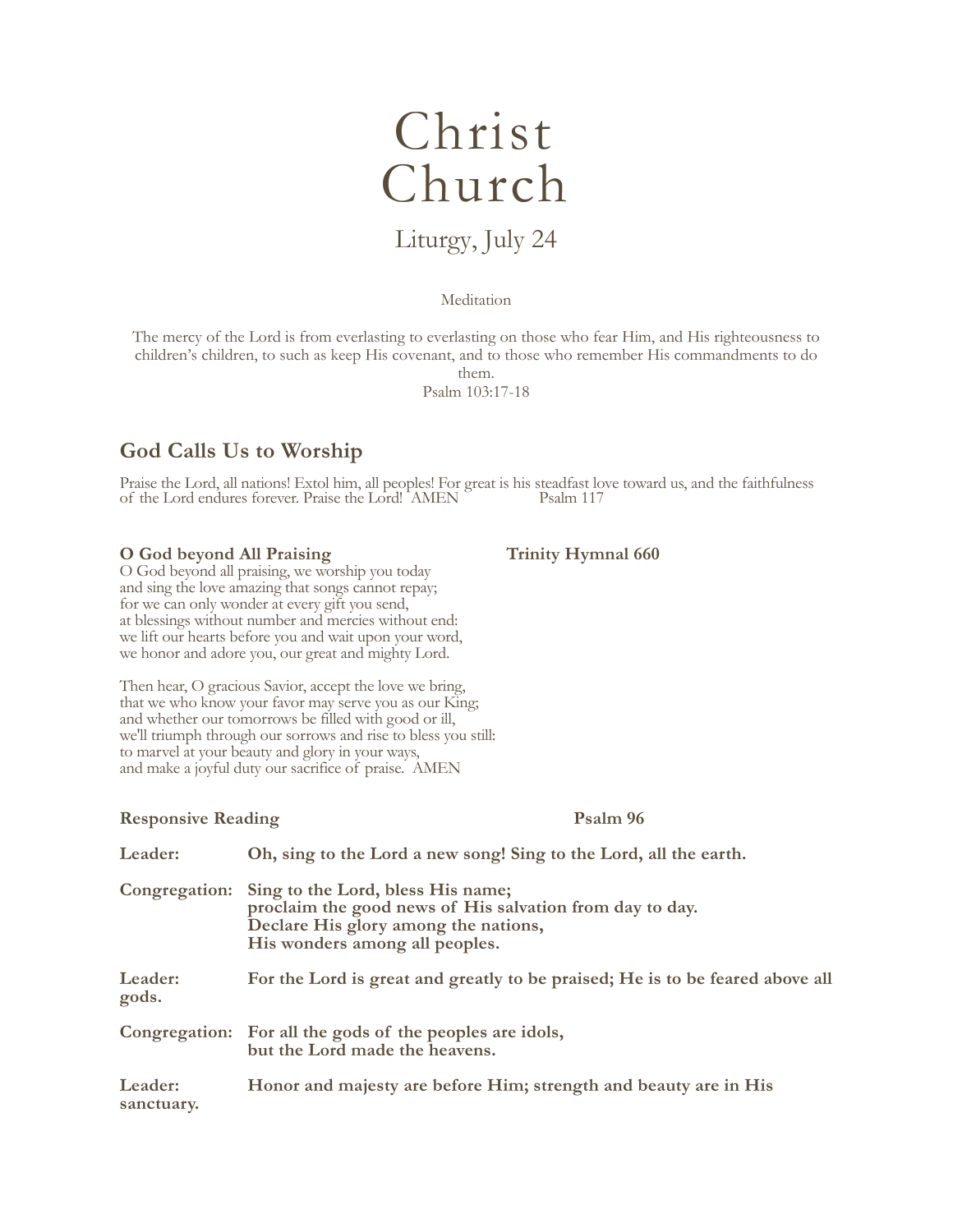|                        | Congregation: Give to the Lord, O families of the peoples,<br>give to the Lord glory and strength. |
|------------------------|----------------------------------------------------------------------------------------------------|
| Leader:<br>His courts. | Give to the Lord the glory due His name; bring an offering, and come into                          |
|                        | Congregation: Oh, worship the Lord in the beauty of holiness!                                      |

**Tremble before Him, all the earth. AMEN**

**Psalm 96A** Book of Psalms for Singing

1 O sing a new song to the LORD; All earth sing to the LORD. Sing to the LORD, and bless His name; "He saves!" each day proclaim. His glory to all nations show; His deeds let peoples know.

2 The LORD is great. How great His praise! Above all gods He's feared. For heathen gods are idols vain; The LORD the heavens made. Before Him honor, majesty, And strength and splendor be!

3 O families of earth, ascribe All glory to the LORD! All strength ascribe unto the LORD; The glory of His name Give to the LORD. To His courts come And bring an offering. AMEN

# **Confession of Sin**

For I know that in me (that is, in my flesh) nothing good dwells; for to will is present with me, but how to perform what is good I do not find. For the good that I will to do, I do not do; but the evil I will not to do, that I practice… For I delight in the law of God according to the inward man. But I see another law in my members, warring against the law of my mind, and bringing me into captivity to the law of sin which is in my members. O<br>wretched man that I am! Who will deliver me from this body of death? AMEN Romans 7:18-19, 22-24 wretched man that I am! Who will deliver me from this body of death? AMEN

# **Silent Confession followed by Corporate Confession**

Leader: Let us confess our sins to Almighty God.

**Congregation: Almighty and most merciful Father, we have erred and strayed from your ways like lost sheep. We have followed too much the devices and desires of our own hearts. We confess that we have sinned against you in thought, word, and deed, by what we have done, and by what we have left undone. We have not loved you with our whole heart; we have not loved our neighbors as ourselves. We are truly sorry and we humbly repent. For the sake of your Son Jesus Christ, have mercy on us and forgive us;** 

**that we may delight in your will and walk in your ways,**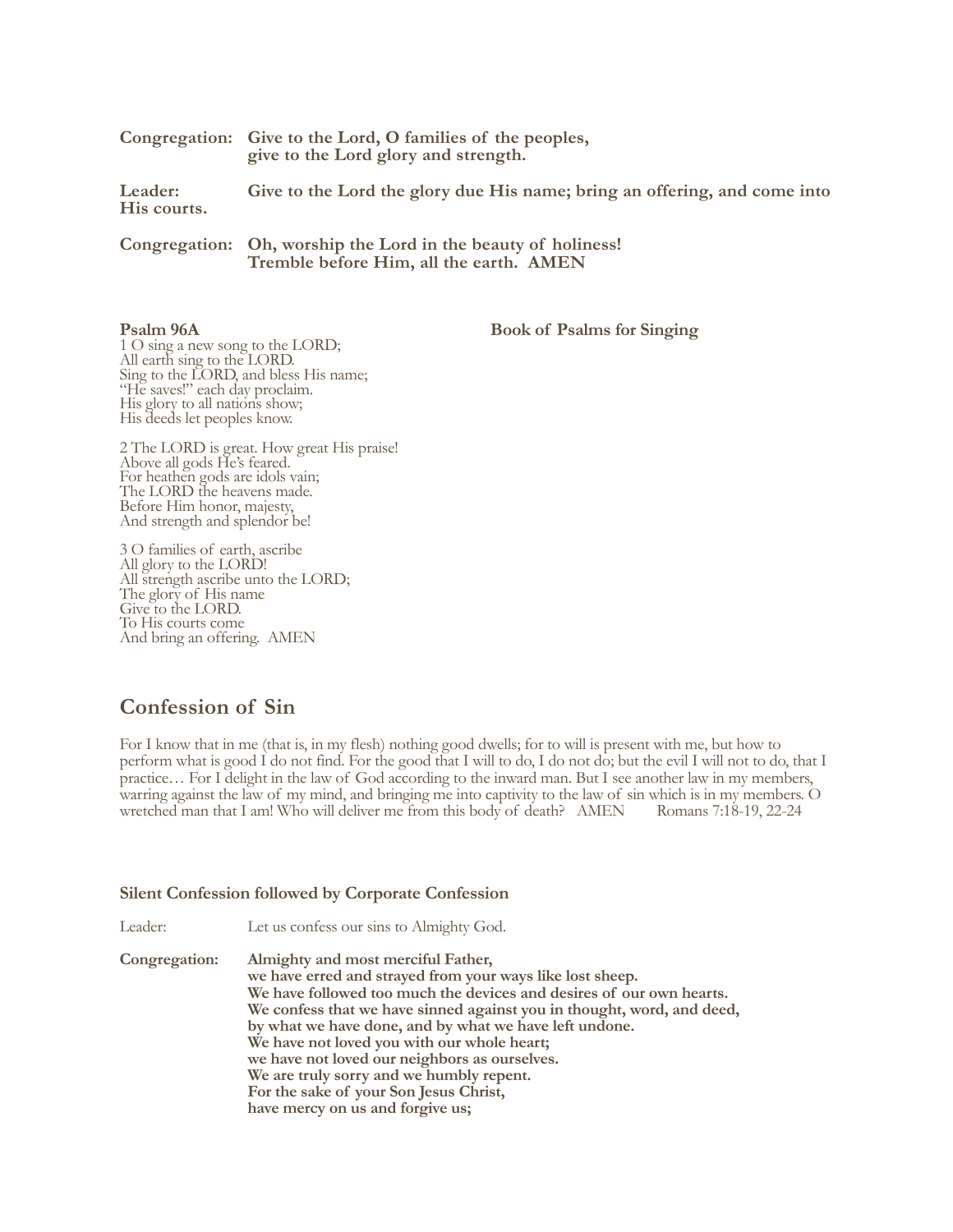#### **that we may delight in your will and walk in your ways, to the glory of your Name. AMEN**

### **Assurance of Pardon**

Who will deliver me from this body of death? I thank God – through Jesus Christ our Lord! AMEN Romans 7:24b-25a

Leader: Our sins are forgiven!

**Congregation: Thanks be to God!**

# **Jesus! What a Friend for Sinners! Trinity Hymnal 498**

1 Jesus! what a Friend for sinners! Jesus! lover of my soul; friends may fail me, foes assail me, he, my Savior, makes me whole.

*Refrain*

Hallelujah! what a Savior! Hallelujah, what a Friend! Saving, helping, keeping, loving, he is with me to the end.

2 Jesus! what a strength in weakness! Let me hide myself in him; tempted, tried, and sometimes failing, he, my strength, my vict'ry wins. *Refrain*

3 Jesus! what a help in sorrow! While the billows o'er me roll, even when my heart is breaking, he, my comfort, helps my soul. *Refrain*

4 Jesus! what a guide and keeper! While the tempest still is high, storms about me, night o'ertakes me, he, my pilot, hears my cry. *Refrain*

5 Jesus! I do now receive him, more than all in him I find; he hath granted me forgiveness, I am his, and he is mine. *Refrain* **AMEN**

The Nicene Creed Trinity Hymnal, page 846

**We believe in one God, the Father Almighty, Maker of heaven and earth, of all things visible and invisible.**

**and was incarnate by the Holy Spirit of the virgin Mary, and was made man;**

**And in one Lord Jesus Christ, the only-begotten Son of God, begotten of his Father before all worlds, God of God, Light of Light, very God of very God, begotten, not made, being of one substance with the Father; by whom all things were made; who for us and for our salvation came down from heaven,**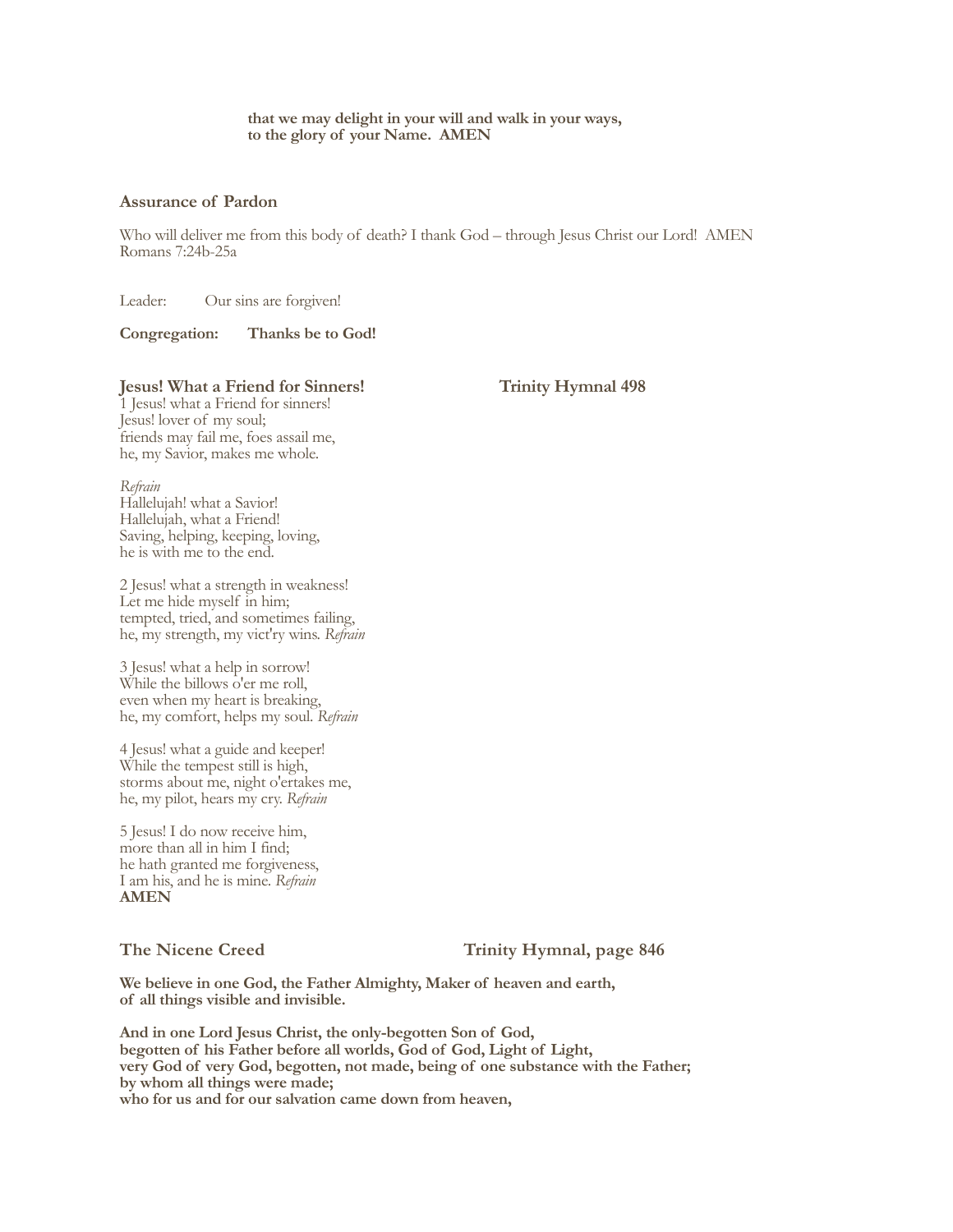**and was incarnate by the Holy Spirit of the virgin Mary, and was made man; and was crucified also for us under Pontius Pilot; he suffered and was buried; and the third day he rose again according to the Scriptures, and ascended into heaven, and is seated at the right hand of the Father; and he shall come again, with glory, to judge both the living and the dead; whose kingdom shall have no end.**

**And we believe in the Holy Spirit, the Lord and giver of life, who proceeds from the Father and the Son; who with the Father and the Son together is worshiped and glorified; who spoke by the prophets;**

**And we believe in one holy catholic and apostolic church; we acknowledge one baptism for the remission of sins; and we look for the resurrection of the dead, and the life of the world to come. AMEN**

# **Intercessory Prayer**

My soul shall make its boast in the Lord; the humble shall hear of it and be glad. Oh, magnify the Lord with me, and let us exalt His name together. I sought the Lord, and He heard me, and delivered me from all my fears. **AMEN** *Psalm 34:2-4*

# **Leader Prays**

| Congregation: | Our Father in heaven,                                         |
|---------------|---------------------------------------------------------------|
|               | Hallowed be Your name.                                        |
|               | Your kingdom come.                                            |
|               | Your will be done on earth as it is in heaven.                |
|               | Give us this day our daily bread.                             |
|               | And forgive us our debts,                                     |
|               | As we forgive our debtors.                                    |
|               | And do not lead us into temptation,                           |
|               | But deliver us from the evil one.                             |
|               | For Yours is the kingdom and the power and the glory forever. |
| <b>AMEN</b>   |                                                               |

**AMEN**

Tithes and Offerings **Doxology** 

# **God Consecrates Us with His Word**

# The Reading of the Scriptures Psalm 96

Leader: The word of the Lord.

**Congregation: Thanks be to God!**

| The Sermon |  | Josiah Alldredge "How shall we then give?" |  |
|------------|--|--------------------------------------------|--|
|------------|--|--------------------------------------------|--|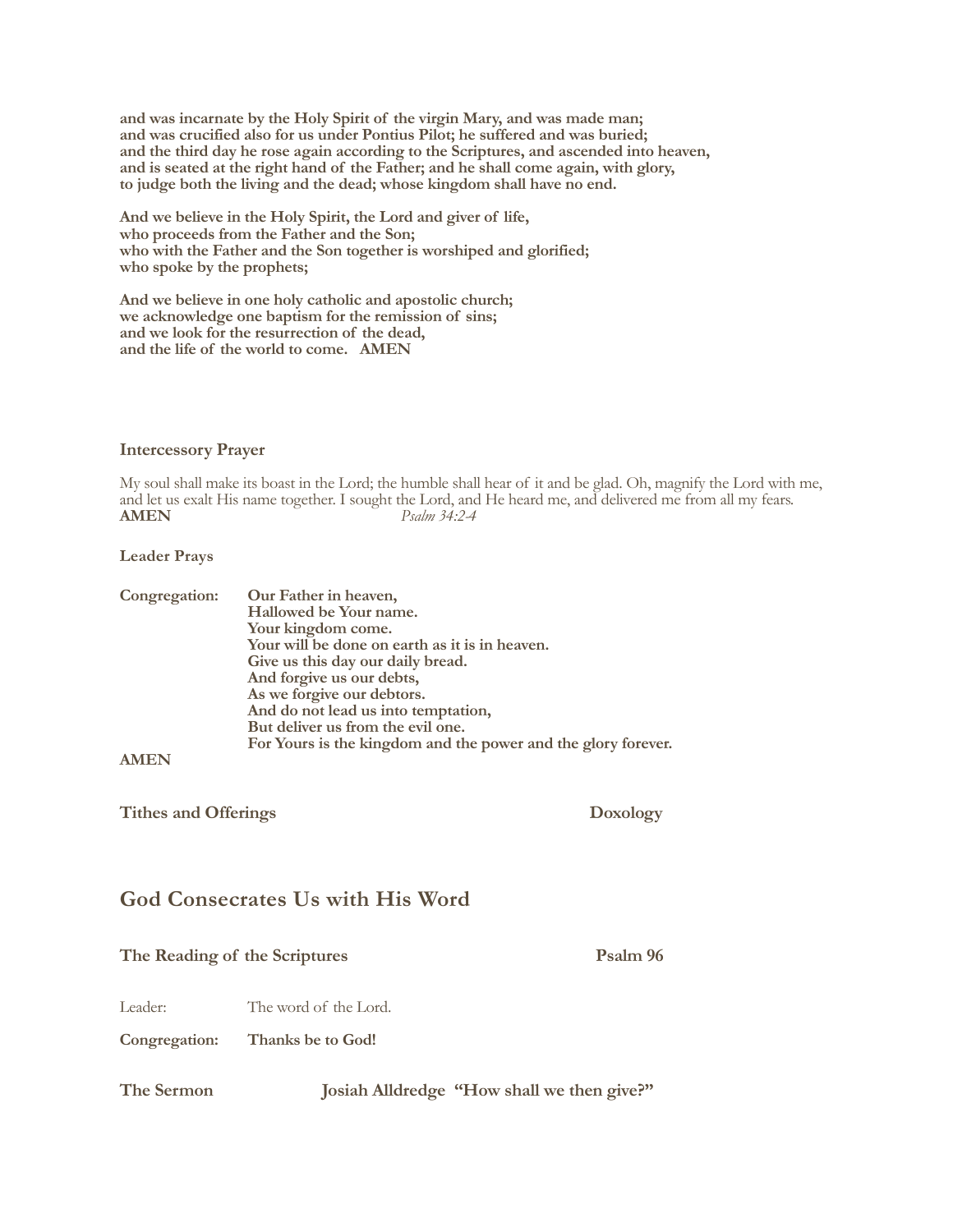# All Praise to God, Who Reigns Above Trinity Hymnal 4

1 All praise to God, who reigns above, the God of all creation, the God of wonders, pow'r, and love, the God of our salvation! With healing balm my soul he fills, the God who every sorrow stills. To God all praise and glory!

2 What God's almighty pow'r hath made his gracious mercy keepeth; by morning dawn or evening shade his watchful eye ne'er sleepeth; within the kingdom of his might, lo, all is just and all is right. To God all praise and glory!

3 I cried to him in time of need: Lord God, O hear my calling! For death he gave me life indeed and kept my feet from falling. For this my thanks shall endless be; O thank him, thank our God, with me. To God all praise and glory!

4 The Lord forsaketh not his flock, his chosen generation; he is their refuge and their rock, their peace and their salvation. As with a mother's tender hand he leads his own, his chosen band. To God all praise and glory!

5 Ye who confess Christ's holy name, to God give praise and glory! Ye who the Father's pow'r proclaim, to God give praise and glory! All idols underfoot be trod, the Lord is God! The Lord is God! To God all praise and glory!

6 Then come before his presence now and banish fear and sadness; to your Redeemer pay your vow and sing with joy and gladness: Though great distress my soul befell, the Lord, my God, did all things well, To God all praise and glory!**AMEN**

# **God Communes With Us**

Elder: God is good!

#### **Congregation: All the time!**

Elder: Let us give thanks to the Lord our God. Let us pray.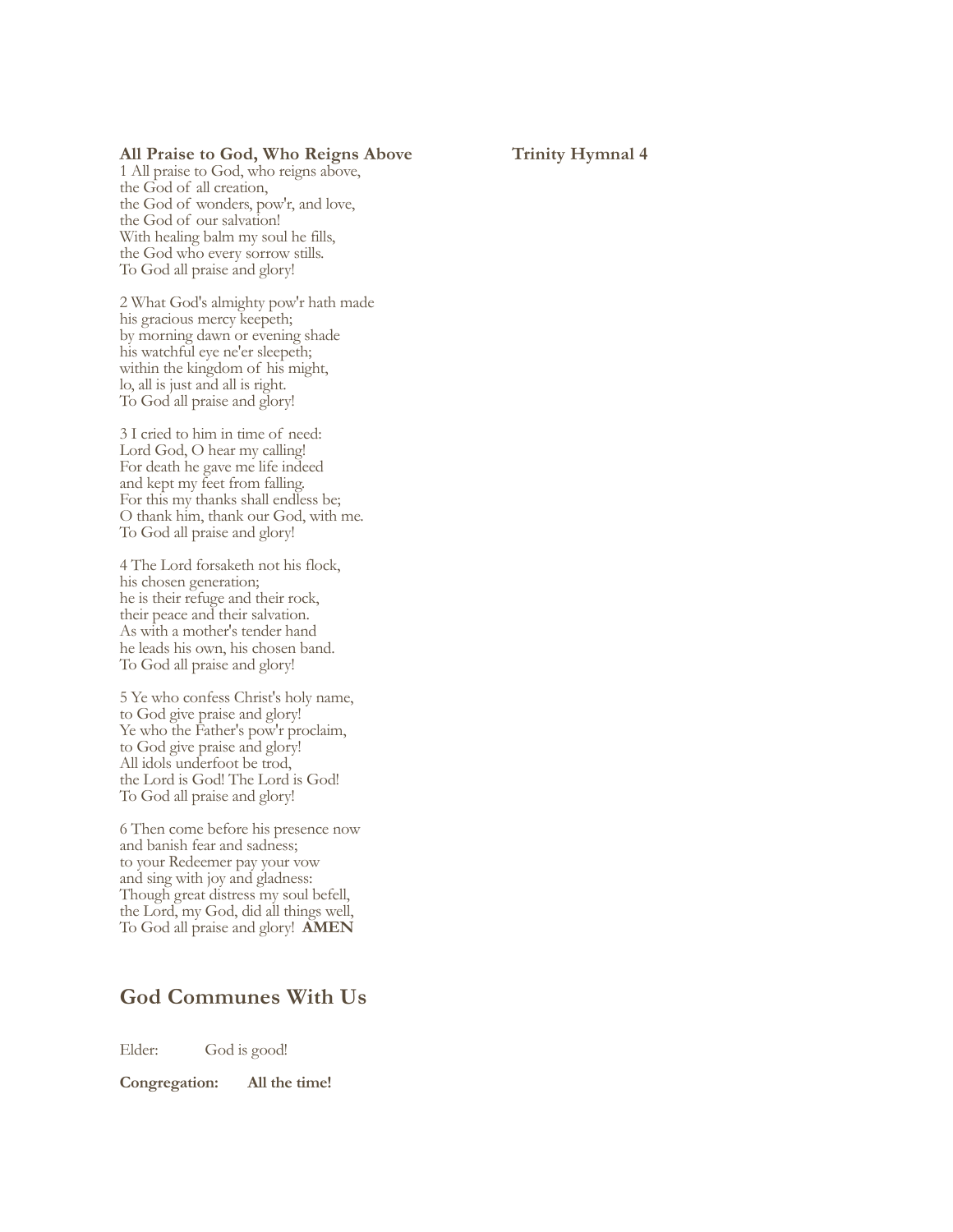Elder: Let us give thanks to the Lord our God. Let us pray.

#### **Congregation: Thanks be to You, O God,**

**For Your presence and Your purpose, For Your lovingkindness and Your steadfast Spirit. May the blessings of this table strengthen our faith, Increase our generosity, and unify our hearts, For we pray in the name of Jesus, the Risen One. AMEN**

## **The Sacrament of the Lord's Supper**

#### **How Sweet and Awesome Is the Place Trinity Hymnal 469**

1 How sweet and awesome is the place with Christ within the doors, while everlasting love displays the choicest of her stores.

2 While all our hearts and all our songs join to admire the feast, each of us cries, with thankful tongue, "Lord, why was I a guest?

3 "Why was I made to hear your voice, and enter while there's room, when thousands make a wretched choice, and rather starve than come?"

4 'Twas the same love that spread the feast that sweetly drew us in; else we had still refused to taste, and perished in our sin.

5 Pity the nations, O our God, constrain the earth to come; send your victorious Word abroad, and bring the strangers home.

6 We long to see your churches full, that all the chosen race may, with one voice and heart and soul, sing your redeeming grace. **AMEN**

# **God Commissions Us**

And may the Lord make you increase and abound in love to one another and to all, just as we do to you, so that He may establish your hearts blameless in holiness before our God and Father at the coming of our Lord Jesus Christ with all His saints. **AMEN** *1 Thessalonians 3:12-13* 

### **Benediction**